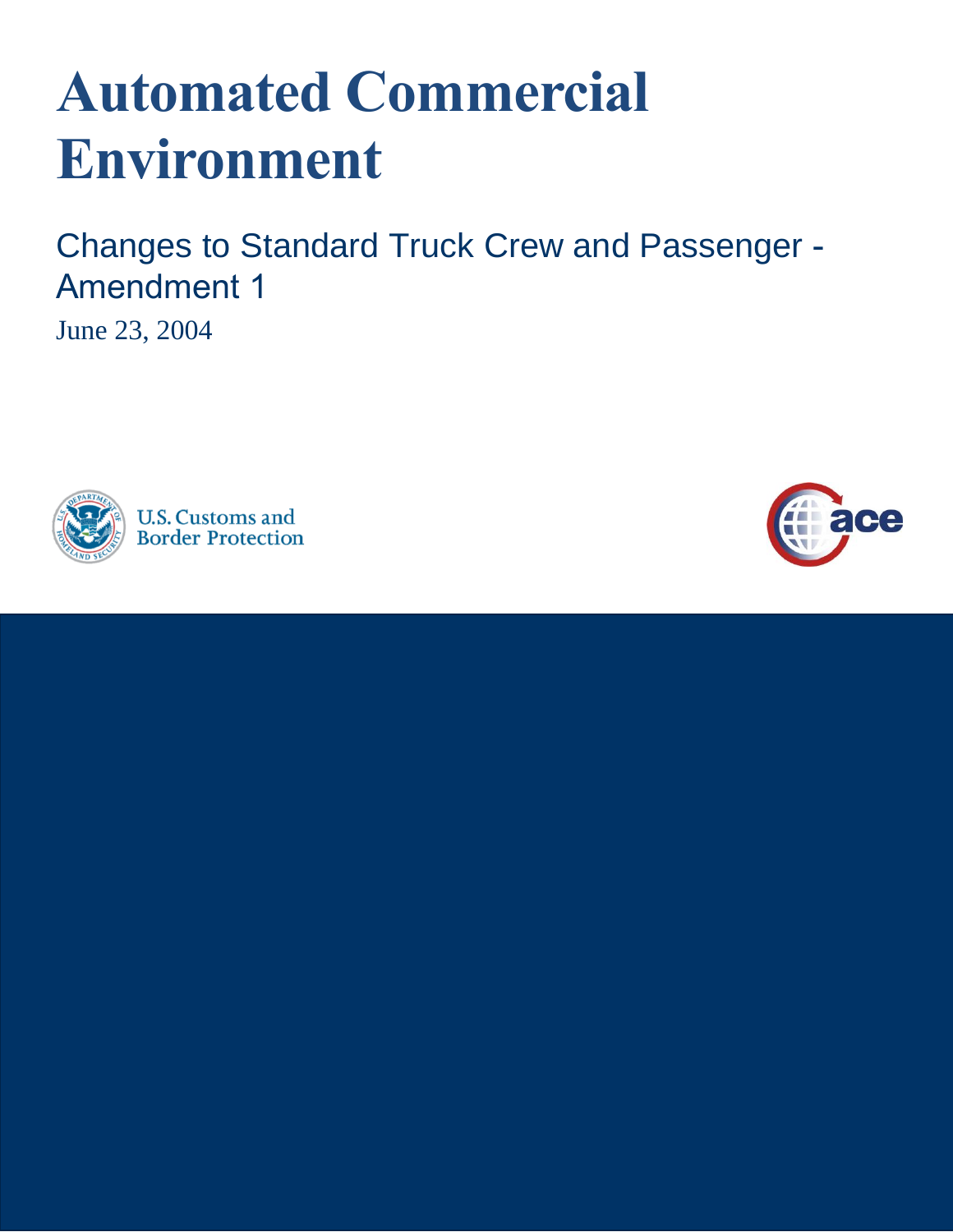# **Changes to Standard Truck Crew and Passenger – FINAL DRAFT dated June 23, 2004**

## **Amendment 1**

#### **BGM Segment, position 0020**

- Replaced "to indicate the action being taken: Add, delete, change, or replace." with "to indicate the action being taken: Add, delete, or change." in the graybar USAGE section.
- DE 1225. Deleted from the graybar:

"WHEN replacing all information previously reported for crew/passenger(s) for a trip, use 5."

DE 1225. Deleted code values" "5 Replace"

#### **RFF Segment, position 0030**

Deleted from the CONDITIONS section of the graybar

"IF BGM Segment, DE1225 = '4' Change or '5' Replace and the trip has been finalized, THEN this segment is mandatory to report the reason for amendment."

Added to the CONDITIONS section of the graybar

"IF the manifest or trip has been finalized, THEN this segment is mandatory to report the reason for amendment."

### **NAD Segment, position 0160**

C059. Deleted from the CONDITIONS section of the graybar:

"IF a coded identifier is not reported in composite C082 above, THEN this composite is mandatory to report the United States address of the party."

- C059. Replaced "Address is limited to 110 characters." with "Address is limited to 105 characters." in the NOTE section of the graybar.
- DE 3164. Deleted from the CONDITIONS section of the graybar:

"IF a coded identifier is not reported in composite C082 above, THEN this data element is mandatory."